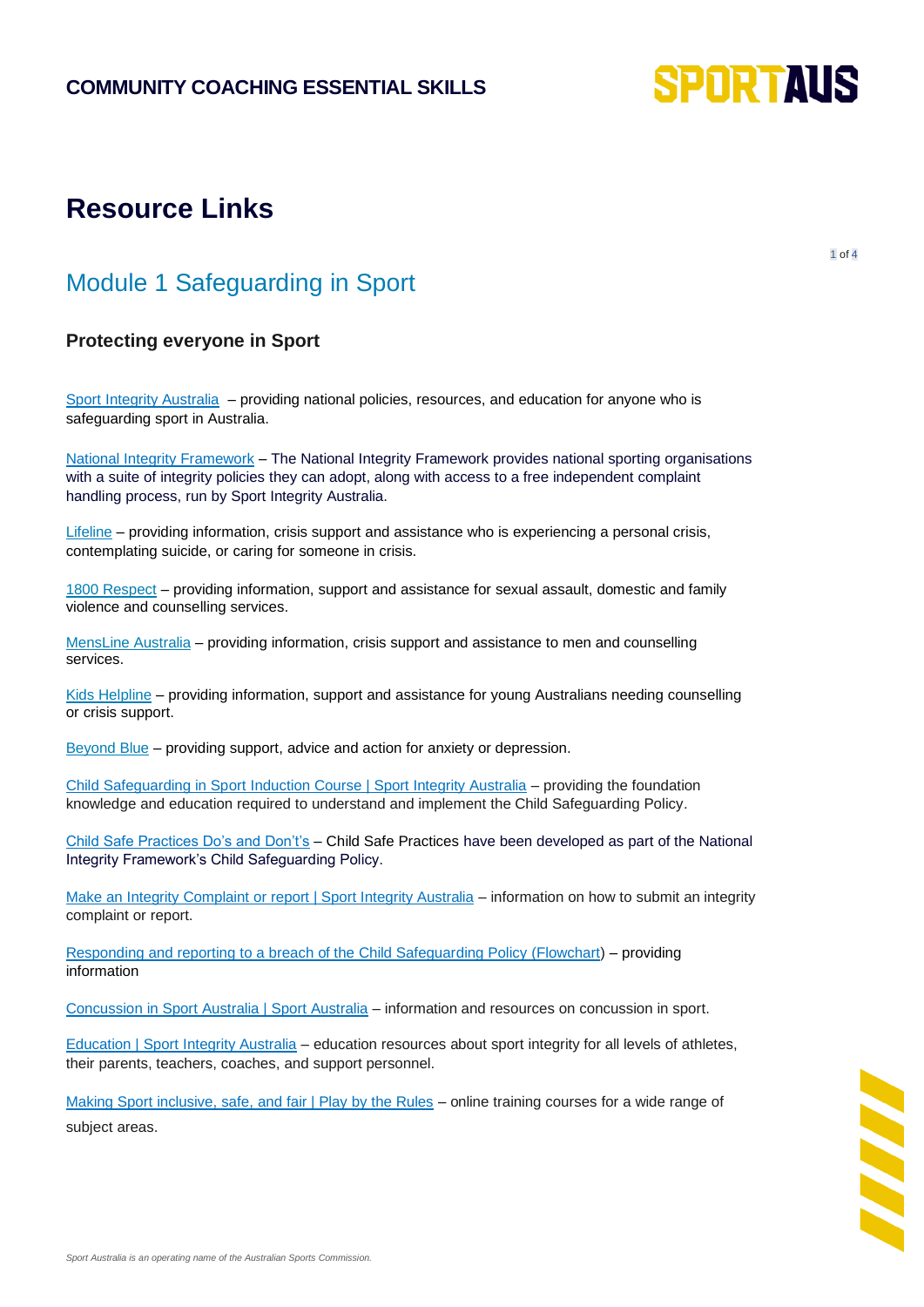## Module 2 Who you coach

#### **Engagement**

[Child Safe Practices Do's and Don't's](https://www.sportintegrity.gov.au/sites/default/files/SIA_Child%20Safe%20Practices%20Booklet_06_small.pdf) – Child Safe Practices have been developed as part of the National Integrity Framework's Child Safeguarding Policy.

[Aboriginal and Torres Strait Islander Peoples and Sport | Clearinghouse for Sport](https://www.clearinghouseforsport.gov.au/kb/indigenous-australians-and-sport#coaching_and_leadership) – information and resources on how sport can break down barriers and assist with entry into Aboriginal and Torres Strait Islander communities.

Australian [Coach Toolkit | Inclusion Alliance](https://inclusionalliance.org.au/wp-content/uploads/2021/03/Coach-Toolkit-Inclusion-Alliance.pdf) - providing coaches with a brief resource to assist in achieving successful and inclusive outcomes at all levels of their sport.

[Classification | Paralympics Australia](https://aus01.safelinks.protection.outlook.com/?url=https%3A%2F%2Fwww.paralympic.org.au%2Fclassification%2F&data=05%7C01%7CWill.Vickery%40ausport.gov.au%7Ced32779217aa4170822908da429f8516%7C8d2e0f4c55f24cb18ee7da5dd3ff3600%7C0%7C0%7C637895550144933050%7CUnknown%7CTWFpbGZsb3d8eyJWIjoiMC4wLjAwMDAiLCJQIjoiV2luMzIiLCJBTiI6Ik1haWwiLCJXVCI6Mn0%3D%7C3000%7C%7C%7C&sdata=x%2FTWvrElXJwt3WqePuODYY0lRyyJJKiTKCZknOjlhvM%3D&reserved=0) - information and resources about what para-sport classification includes and involves.

[Coaching Considerations for Female Athletes](http://static.ausport.gov.au/fphi/module-7/#/) Online Course | AIS - increase your knowledge regarding health and performance considerations when coaching female athletes

[Creating an LGBTI+ Inclusive Club | Play by the Rules](https://www.playbytherules.net.au/online-courses/creating-an-lgbti-inclusive-club) – is a free, interactive online training course on creating an LGBTI+ Inclusive Club for coaches.

Disability Inclusion for Coaches Online Course [| Inclusion Alliance Australia Course](https://inclusionalliance.org.au/education-and-training/education-modules/) – online course providing practice tools and tips on basic skills and knowledge to be a more inclusive coach of people with disability in sport and active recreation programs and activities.

[AIS Female Performance & Health Initiative](https://www.ais.gov.au/fphi) | AIS – education and resources relating to key female performance and health considerations.

[Inclusion Alliance Australia Website](https://inclusionalliance.org.au/) – a collaborative partnership between Sport Inclusion Australia, Deaf Sports Australia, and Blind Sports Australia, which maximises resources, expertise and vast experience over many years working to improve the lives of people with a disability through sport.

[Inclusive in Sports Coaching Resource | Inclusion Alliance](https://inclusionalliance.org.au/wp-content/uploads/2021/03/Coach-Toolkit-Inclusion-Alliance.pdf) – a brief resource has been developed to assist coaches to achieve successful inclusion outcomes at all levels of the sport.

[Inclusive Sport Framework | Sport Australia](https://www.sportaus.gov.au/participation/inclusive_sport) – resources in creating positive, inclusive experiences for everyone who wants to participate.

[Para-sport Coaching | Paralympics Australia](https://www.paralympic.org.au/programs/para-sport-coaching/) – resources to assist coaches who are working with Paraparticipants or Para-athletes.

[Sport | Paralympics Australia](https://aus01.safelinks.protection.outlook.com/?url=https%3A%2F%2Fwww.paralympic.org.au%2Fsport%2F&data=05%7C01%7CWill.Vickery%40ausport.gov.au%7Ced32779217aa4170822908da429f8516%7C8d2e0f4c55f24cb18ee7da5dd3ff3600%7C0%7C0%7C637895550144933050%7CUnknown%7CTWFpbGZsb3d8eyJWIjoiMC4wLjAwMDAiLCJQIjoiV2luMzIiLCJBTiI6Ik1haWwiLCJXVCI6Mn0%3D%7C3000%7C%7C%7C&sdata=CA4j0CLngUL0EnVpO%2FdxfKRh%2Bwu2wW0Zb3%2FNnzbXVDo%3D&reserved=0) - information and resources on Paralympic Australia, including education resources for coaches, teachers, and students.

[Trans and Gender Diverse Inclusion | Sport Australia](https://www.sportaus.gov.au/integrity_in_sport/transgender_and_gender_diverse_people_in_sport) - information and resources to support everyone participating in sport, regardless of their sex or gender identity.

[This Girl Can](https://thisgirlcan.com.au/) | VicHealth – understanding women's motivations to be involved in sport.

### Module 3 Where you coach

**Space, equipment, and facilities**

**ANAI**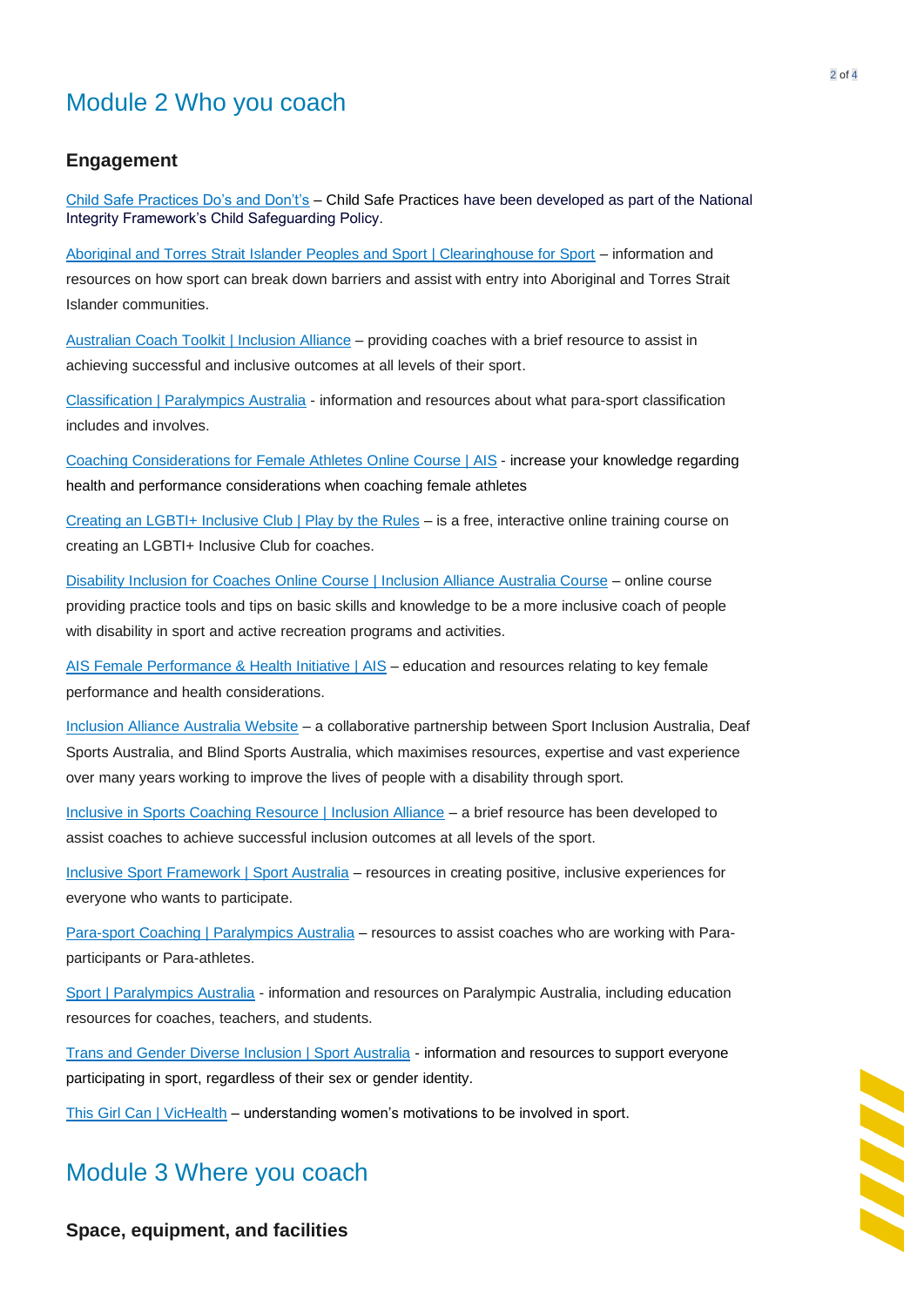[Child Safe Practices Do's and Don't's](https://www.sportintegrity.gov.au/sites/default/files/SIA_Child%20Safe%20Practices%20Booklet_06_small.pdf) – Child Safe Practices have been developed as part of the National Integrity Framework's Child Safeguarding Policy.

[Concussion in Sport Australia | Sport Australia](https://www.concussioninsport.gov.au/) – information and resources on concussion in sport.

[COVID Safe Sport | Sport Australia](https://www.sportaus.gov.au/covid-safe-sport) - Sport Australia, in partnership with the State and Territory Agencies for Sport and Recreation have compiled a list of websites with the most up to date information to help sporting organisations undertake competitions and programs in a safe, responsible, and low risk manner.

### Module 4 What you coach

#### **Session planning and preparation**

[Nurturing a Child's Sporting Development | Sport Australia](https://www.sportaus.gov.au/athlete_development/top_10_tips_for_parents) – top 10 tips to nurture and support a child's sporting development.

[Physical literacy | Sport Australia](https://www.sportaus.gov.au/physical_literacy) – the Australian Physical Literacy Framework providing resources and information on building the skills, knowledge and behaviours that provide participants with confidence and motivation.

[Playing for Life | Sport Australia](https://www.sportaus.gov.au/p4l) – fun and active games to develop children's skills, confidence, and lifelong interest in sport.

[Sport Ability | Sport Australia](https://www.sportaus.gov.au/sports_ability) - inclusive activity cards for all levels of ability designed to develop children's skills, confidence, and motivation for sports-based activities.

[Yulunga Traditional Indigenous Games](https://www.sportaus.gov.au/yulunga) – suitable for children and adults of all ages, abilities, and backgrounds, Yulunga can be used in schools around Australia as an educational resource as a guide to inclusive, structure sport within communities.

### Module 5 How you connect

#### **Communication**

[Child Safe Practices Do's and Don't's](https://www.sportintegrity.gov.au/sites/default/files/SIA_Child%20Safe%20Practices%20Booklet_06_small.pdf) – Child Safe Practices have been developed as part of the National Integrity Framework's Child Safeguarding Policy.

[Disability Inclusion for Coaches Online Course | Inclusion Alliance Australia Course](https://inclusionalliance.org.au/education-and-training/education-modules/) – online course providing practice tools and tips on basic skills and knowledge to be a more inclusive coach of people with disability in sport and active recreation programs and activities.

[Education | Sport Integrity Australia](https://www.sportintegrity.gov.au/what-we-do/education) –education resources about sport integrity for all levels of athletes, their parents, teachers, coaches, and support personnel.

[Inclusive in Sports Coaching Resource | Inclusion Alliance](https://inclusionalliance.org.au/wp-content/uploads/2021/03/Coach-Toolkit-Inclusion-Alliance.pdf) – a brief resource has been developed to assist coaches to achieve successful inclusion outcomes at all levels of the sport.

[Making Sport inclusive, safe, and fair](https://www.playbytherules.net.au/online-courses) | Play by the Rules – online training courses for a wide range of subject areas.

[Para-sport Coaching | Paralympics Australia](https://www.paralympic.org.au/programs/para-sport-coaching/) - resources to assist coaches who are working with Paraparticipants or Para-athletes.

**AAAAA**